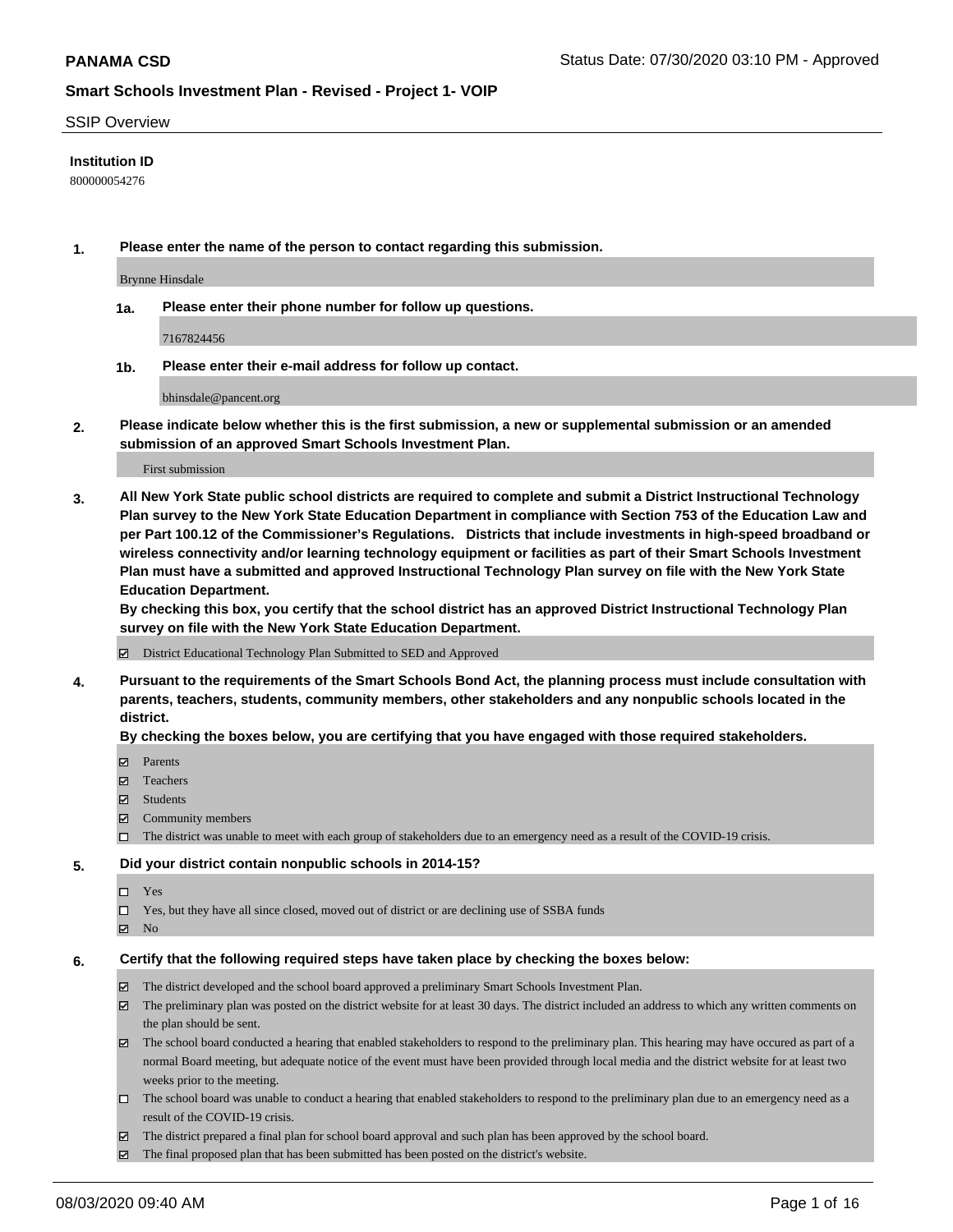SSIP Overview

**6a. Please upload the proposed Smart Schools Investment Plan (SSIP) that was posted on the district's website, along with any supporting materials. Note that this should be different than your recently submitted Educational Technology Survey. The Final SSIP, as approved by the School Board, should also be posted on the website and remain there during the course of the projects contained therein.**

SmartSchoolsBondAct.pdf

**6b. Enter the webpage address where the final Smart Schools Investment Plan is posted. The Plan should remain posted for the life of the included projects.**

https://www.pancent.org/domain/12

**7. Please enter an estimate of the total number of students and staff that will benefit from this Smart Schools Investment Plan based on the cumulative projects submitted to date.**

570

**8. An LEA/School District may partner with one or more other LEA/School Districts to form a consortium to pool Smart Schools Bond Act funds for a project that meets all other Smart School Bond Act requirements. Each school district participating in the consortium will need to file an approved Smart Schools Investment Plan for the project and submit a signed Memorandum of Understanding that sets forth the details of the consortium including the roles of each respective district.**

 $\Box$  The district plans to participate in a consortium to partner with other school district(s) to implement a Smart Schools project.

## **9. Please enter the name and 6-digit SED Code for each LEA/School District participating in the Consortium.**

| <b>Partner LEA/District</b> | ISED BEDS Code |
|-----------------------------|----------------|
| (No Response)               | (No Response)  |

## **10. Please upload a signed Memorandum of Understanding with all of the participating Consortium partners.**

(No Response)

**11. Your district's Smart Schools Bond Act Allocation is:**

\$713,373

### **12. Final 2014-15 BEDS Enrollment to calculate Nonpublic Sharing Requirement**

|            | <b>Public Enrollment</b> | Nonpublic Enrollment | Total Enrollment | l Nonpublic Percentage |
|------------|--------------------------|----------------------|------------------|------------------------|
| Enrollment | 495                      |                      | 495.00           | 0.00                   |

**13. This table compares each category budget total, as entered in that category's page, to the total expenditures listed in the category's expenditure table. Any discrepancies between the two must be resolved before submission.**

|                                          | Sub-Allocations | <b>Expenditure Totals</b> | Difference |
|------------------------------------------|-----------------|---------------------------|------------|
| <b>School Connectivity</b>               | 26,516.00       | 26,516.00                 | 0.00       |
| Connectivity Projects for<br>Communities | 0.00            | 0.00                      | 0.00       |
| Classroom Technology                     | 0.00            | 0.00                      | 0.00       |
| Pre-Kindergarten Classrooms              | 0.00            | 0.00                      | 0.00       |
| Replace Transportable<br>Classrooms      | 0.00            | 0.00                      | 0.00       |
| <b>High-Tech Security Features</b>       | 141,721.36      | 141,721.36                | $-0.00$    |
| Nonpublic Loan                           | 0.00            | 0.00                      | 0.00       |
| Totals:                                  |                 |                           |            |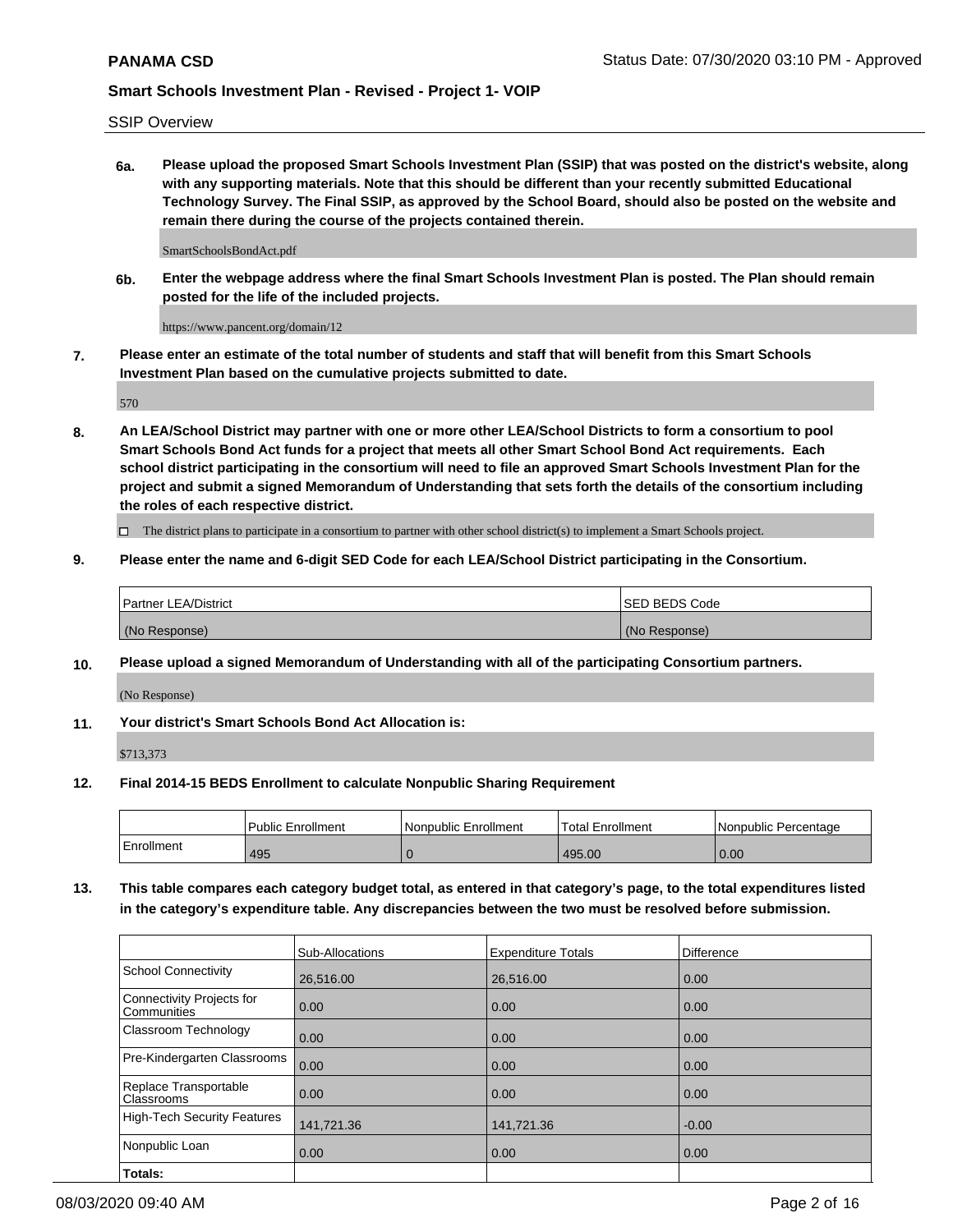SSIP Overview

| 168,237                | 168,237            |            |
|------------------------|--------------------|------------|
| <b>Sub-Allocations</b> | Expenditure Totals | Difference |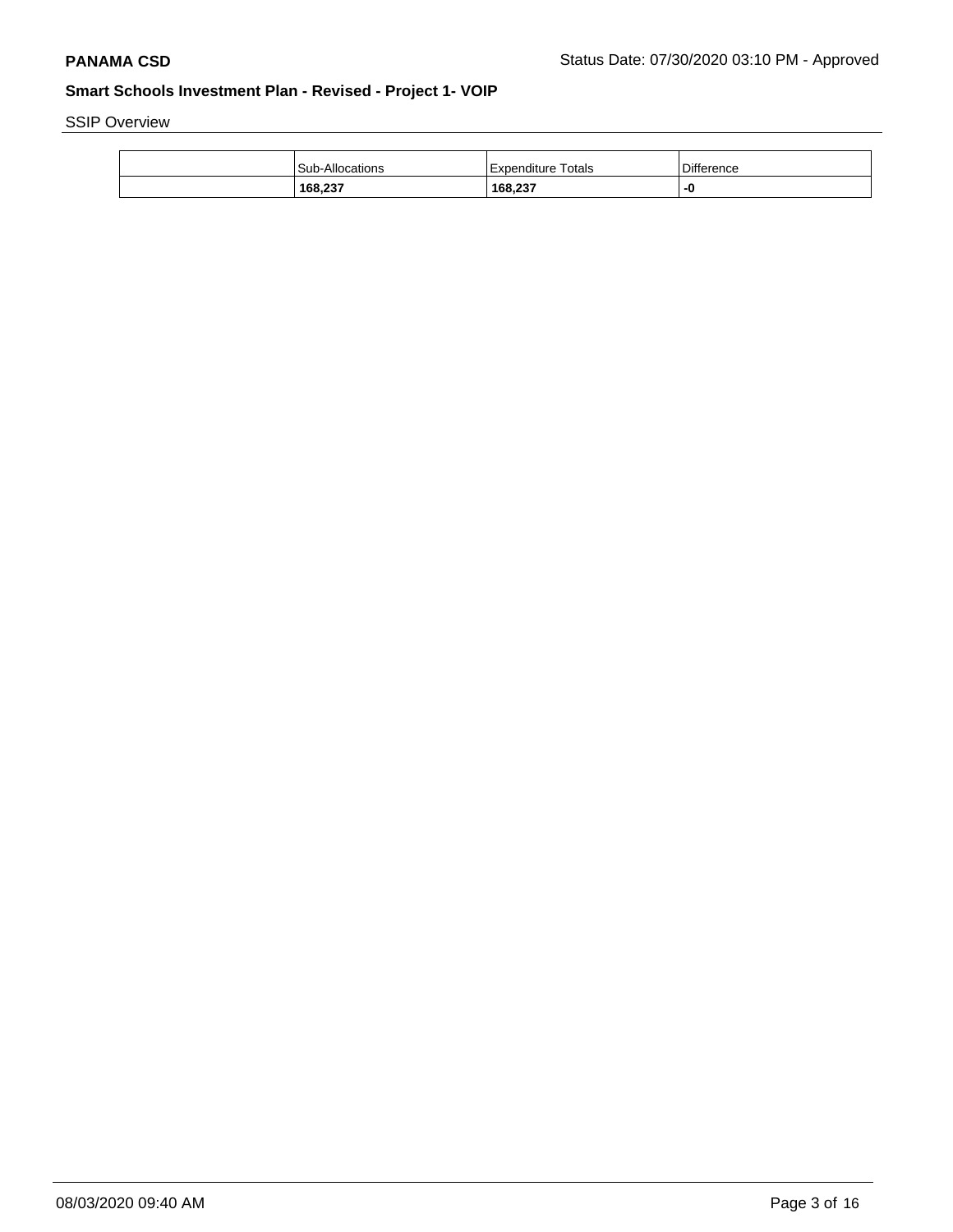School Connectivity

- **1. In order for students and faculty to receive the maximum benefit from the technology made available under the Smart Schools Bond Act, their school buildings must possess sufficient connectivity infrastructure to ensure that devices can be used during the school day. Smart Schools Investment Plans must demonstrate that:**
	- **• sufficient infrastructure that meets the Federal Communications Commission's 100 Mbps per 1,000 students standard currently exists in the buildings where new devices will be deployed, or**
	- **• is a planned use of a portion of Smart Schools Bond Act funds, or**
	- **• is under development through another funding source.**

**Smart Schools Bond Act funds used for technology infrastructure or classroom technology investments must increase the number of school buildings that meet or exceed the minimum speed standard of 100 Mbps per 1,000 students and staff within 12 months. This standard may be met on either a contracted 24/7 firm service or a "burstable" capability. If the standard is met under the burstable criteria, it must be:**

**1. Specifically codified in a service contract with a provider, and**

**2. Guaranteed to be available to all students and devices as needed, particularly during periods of high demand, such as computer-based testing (CBT) periods.**

## **Please describe how your district already meets or is planning to meet this standard within 12 months of plan submission.**

Panama Central School has 5 wiring closets that connect all offices, classrooms and common areas to our network. The switches in each of these closets are currently under a maintenance contract with the WNYRIC. This equipment supports the minimum speed standard mentioned above as well as power over Ethernet for our IP phones, surveillance cameras and access points, but will need to be upgraded to take full advantage of an upgraded wireless system and other future upgrades. Some of the switches in the closets currently are only capable of the standard of 100Mbps and therefore we plan to replace these switches with new equipment to ensure all equipment is able to support 1000 Mbps. These switches are only used for certain equipment, such as printers, which are not capable of a speed faster than 100 Mbps however we are running out of room in our newer switches with each piece of new equipment. We plan to utilize Smart Schools funds to upgrade the switches in each of these closets. The new switches will support the current power of Ethernet standard and once again future proof the district's initiatives.

 All of the wiring closets are equipped with uninterruptible power supplies (UPS) to maintain power to the switches until the generator takes over, sustaining power. This means the IP phones, wireless access points, security cameras, and servers remain available, even during a power outage. Currently Panama is equipped with an Avaya wireless system, including an access point in each classroom. This system was purchased and installed in 2017 through the WNYRIC. While we currently meet the minimum speed standard of 100Mbps per 1,000 students, we plan to upgrade this system in another Smart School Bond Act project in the very near future.

- **1a. If a district believes that it will be impossible to meet this standard within 12 months, it may apply for a waiver of this requirement, as described on the Smart Schools website. The waiver must be filed and approved by SED prior to submitting this survey.**
	- $\Box$  By checking this box, you are certifying that the school district has an approved waiver of this requirement on file with the New York State Education Department.
- **2. Connectivity Speed Calculator (Required). If the district currently meets the required speed, enter "Currently Met" in the last box: Expected Date When Required Speed Will be Met.**

|                  | l Number of     | Required Speed | Current Speed in Expected Speed |                | <b>Expected Date</b>                    |
|------------------|-----------------|----------------|---------------------------------|----------------|-----------------------------------------|
|                  | <b>Students</b> | lin Mbps       | <b>Mbps</b>                     | to be Attained | When Required                           |
|                  |                 |                |                                 |                | l Within 12 Months ISpeed Will be Met l |
| Calculated Speed | 495             | 49.50          | 1000                            | 1000           | Current                                 |

## **3. Describe how you intend to use Smart Schools Bond Act funds for high-speed broadband and/or wireless connectivity projects in school buildings.**

We plan to utilize Smart Schools funds to upgrade the switches in all of wiring closets. These switches will support the current Power over Ethernet standard and enable the district to be prepared for future projects with the correct speed and POE capabilities needed by future equipment.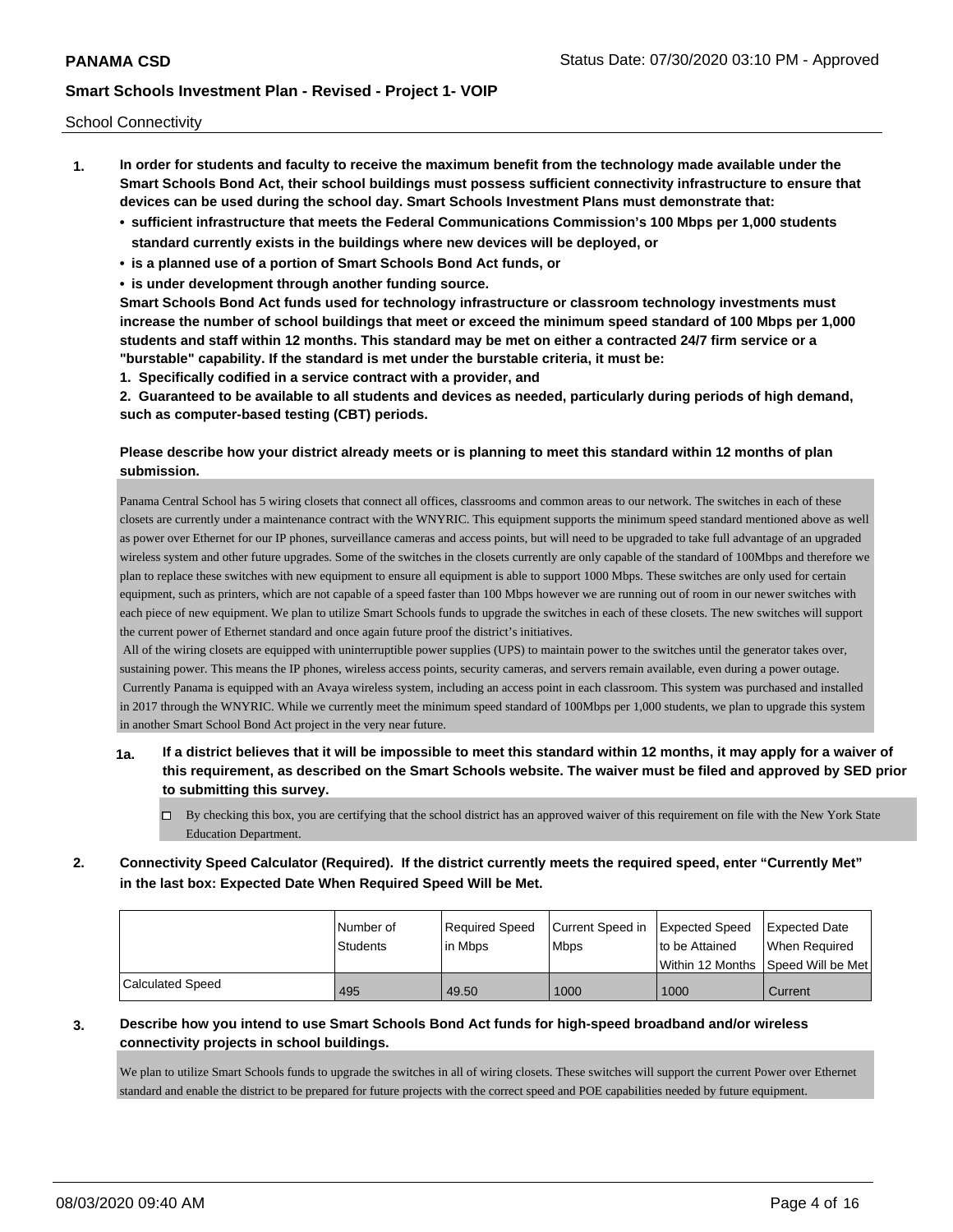School Connectivity

**4. Describe the linkage between the district's District Instructional Technology Plan and how the proposed projects will improve teaching and learning. (There should be a link between your response to this question and your responses to Question 1 in Section IV - NYSED Initiatives Alignment: "Explain how the district use of instructional technology will serve as a part of a comprehensive and sustained effort to support rigorous academic standards attainment and performance improvement for students."** 

## **Your answer should also align with your answers to the questions in Section II - Strategic Technology Planning and the associated Action Steps in Section III - Action Plan.)**

It has been always the commitment of Panama Central School to support on-going staff development in the area of technology integration in order to prepare our staff to continue bridging gaps in curriculum for all students, creating a classroom setting for student collaboration and focusing on use of digital resources that complement/extend their curriculum. If our staff feel supported by the district to engage students with technology use, we believe we will reach our goals of providing academic rigor and increasing student achievement.

We've implemented 1:1 devices across all grades for students for these very reasons. However, in order to continue to support our PD for staff and develop and grow our student's access to the most up to date technology, we must being a proper equipment rotation plan. The purchase of the networking equipment as suggested in this plan, will begin us on that path. We believe our end user devices and digital resources are only as good as the network they are built on in terms of speed and reliability.

**5. If the district wishes to have students and staff access the Internet from wireless devices within the school building, or in close proximity to it, it must first ensure that it has a robust Wi-Fi network in place that has sufficient bandwidth to meet user demand.**

### **Please describe how you have quantified this demand and how you plan to meet this demand.**

Currently the Panama Central School K-12 building is equipped with a wireless system, including at least 1 access point in each classroom and 1 or more in common areas. We have insured that all of our instructional areas have a minimum of one access point per 25 students. Currently each student in K-12 has a 1:1 device and the current WiFi system continues to have strong signal and no symptoms of speed degradation. The technology department, with the help of the WNYRIC, will perform connectivity tests at varying times of the year to determine if the load is properly balanced and strong connection available to the students and staff. Panama recognizes this is an extremely important system for instructional use and plans to upgrade it as soon as it becomes apparent the devices are overwhelming the system during the connectivity tests or and uptick in work order's to the help desk in relation to the connectivity of the wireless system. While we currently meet the minimum speed standard of 100 Mbps per 1,000 students, we plan to apply for future Smart School funds to upgrade this system either once it no longer meets the needs of the staff and students or within 2 years.

**6. Smart Schools plans with any expenditures in the School Connectivity category require a project number from the Office of Facilities Planning. Districts must submit an SSBA LOI and receive project numbers prior to submitting the SSIP. As indicated on the LOI, some projects may be eligible for a streamlined review and will not require a building permit.**

**Please indicate on a separate row each project number given to you by the Office of Facilities Planning.**

| Project Number        |
|-----------------------|
| 06-16-01-04-7-999-BA1 |
| (No Response)         |

**7. Certain high-tech security and connectivity infrastructure projects may be eligible for an expedited review process as determined by the Office of Facilities Planning.**

**Was your project deemed eligible for streamlined review?**

Yes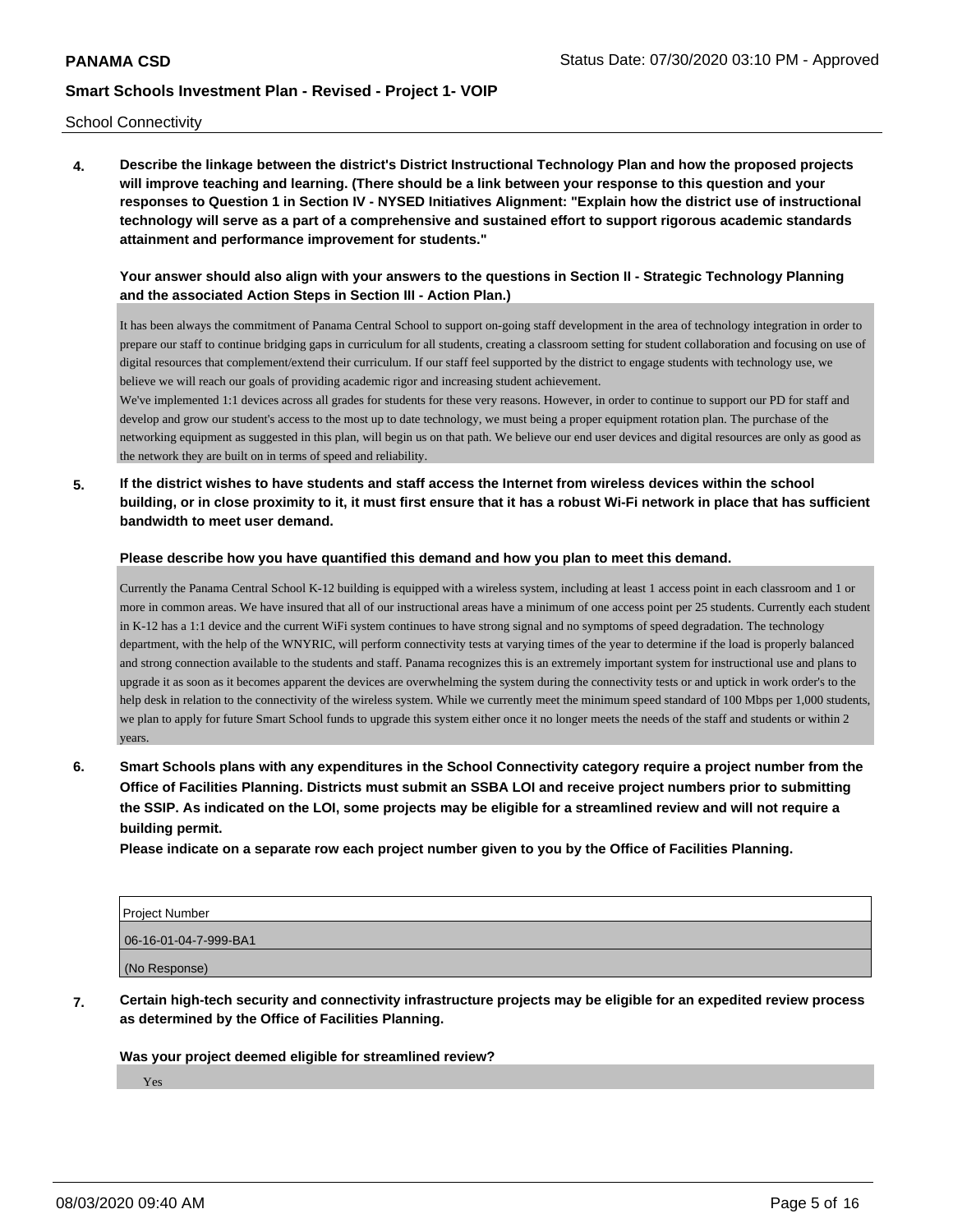School Connectivity

**7a. Districts that choose the Streamlined Review Process will be required to certify that they have reviewed all installations with their licensed architect or engineer of record and provide that person's name and license number. The licensed professional must review the products and proposed method of installation prior to implementation and review the work during and after completion in order to affirm that the work was codecompliant, if requested.**

 $\boxtimes$  I certify that I have reviewed all installations with a licensed architect or engineer of record.

**8. Include the name and license number of the architect or engineer of record.**

| Name           | License Number |
|----------------|----------------|
| David A Walter | 232261         |

### **9. Public Expenditures – Loanable (Counts toward the nonpublic loan calculation)**

|                                             |                           | 0         | 0.00          |                   |
|---------------------------------------------|---------------------------|-----------|---------------|-------------------|
|                                             |                           | Response) | Response)     |                   |
| (No Response)                               | (No Response)             | (No       | l (No         | 0.00              |
| Repeat to add another item under each type. | l Purchased               |           |               |                   |
| Select the allowable expenditure type.      | <b>PUBLIC</b> Items to be | Quantity  | Cost Per Item | <b>Total Cost</b> |

### **10. Public Expenditures – Non-Loanable (Does not count toward nonpublic loan calculation)**

| Select the allowable expenditure | <b>PUBLIC</b> Items to be purchased | Quantity | Cost per Item | <b>Total Cost</b> |
|----------------------------------|-------------------------------------|----------|---------------|-------------------|
| type.                            |                                     |          |               |                   |
| Repeat to add another item under |                                     |          |               |                   |
| each type.                       |                                     |          |               |                   |
| Network/Access Costs             | <b>Core Switches</b>                | 3        | 3.922.00      | 11.766.00         |
| Network/Access Costs             | <b>Closet Switches</b>              | 5        | 2,950.00      | 14,750.00         |
|                                  |                                     | 8        | 6,872.00      | 26,516            |

### **11. Final 2014-15 BEDS Enrollment to calculate Nonpublic Sharing Requirement (no changes allowed.)**

|            | Public Enrollment | Nonpublic Enrollment | <b>Total Enrollment</b> | Nonpublic Percentage |
|------------|-------------------|----------------------|-------------------------|----------------------|
| Enrollment | 495               |                      | 495.00                  | 0.00                 |

## **12. Total Public Budget - Loanable (Counts toward the nonpublic loan calculation)**

|                                               | Public Allocations | <b>Estimated Nonpublic Loan</b><br>l Amount | <b>Estimated Total Sub-Allocations</b> |
|-----------------------------------------------|--------------------|---------------------------------------------|----------------------------------------|
| Network/Access Costs                          | (No Response)      | 0.00                                        | 0.00                                   |
| School Internal Connections and<br>Components | (No Response)      | 0.00                                        | 0.00                                   |
| Other                                         | (No Response)      | 0.00                                        | 0.00                                   |
| Totals:                                       | 0.00               | 0                                           | 0                                      |

### **13. Total Public Budget – Non-Loanable (Does not count toward the nonpublic loan calculation)**

|                      | Sub-<br><b>Allocation</b> |
|----------------------|---------------------------|
| Network/Access Costs | 26,516.00                 |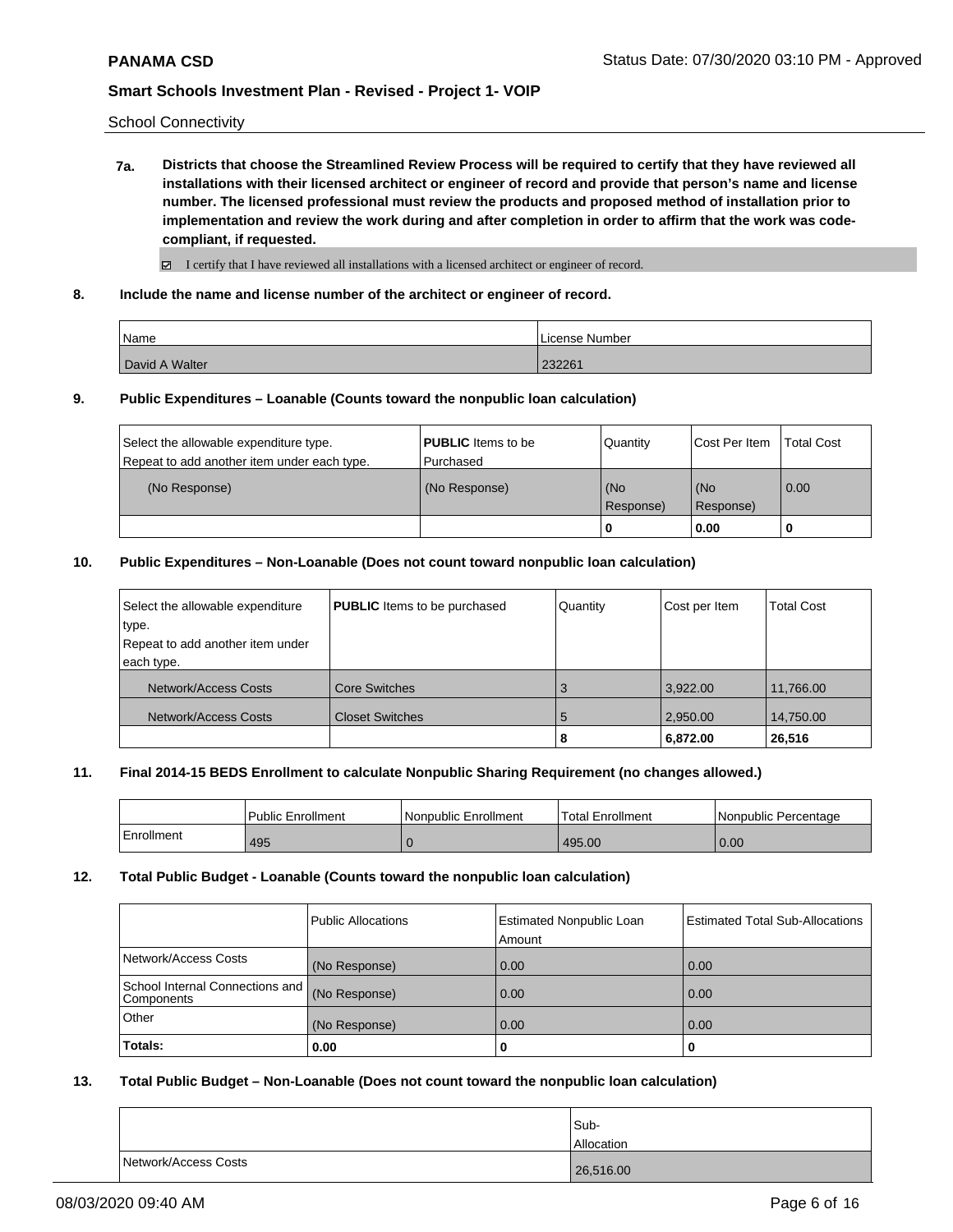School Connectivity

|                                            | Sub-<br>Allocation |
|--------------------------------------------|--------------------|
| <b>Outside Plant Costs</b>                 | (No Response)      |
| School Internal Connections and Components | (No Response)      |
| <b>Professional Services</b>               | (No Response)      |
| Testing                                    | (No Response)      |
| <b>Other Upfront Costs</b>                 | (No Response)      |
| <b>Other Costs</b>                         | (No Response)      |
| Totals:                                    | 26,516.00          |

## **14. School Connectivity Totals**

|                          | Total Sub-Allocations |
|--------------------------|-----------------------|
| Total Loanable Items     | $\overline{0.00}$     |
| Total Non-Ioanable Items | 26,516.00             |
| Totals:                  | 26,516                |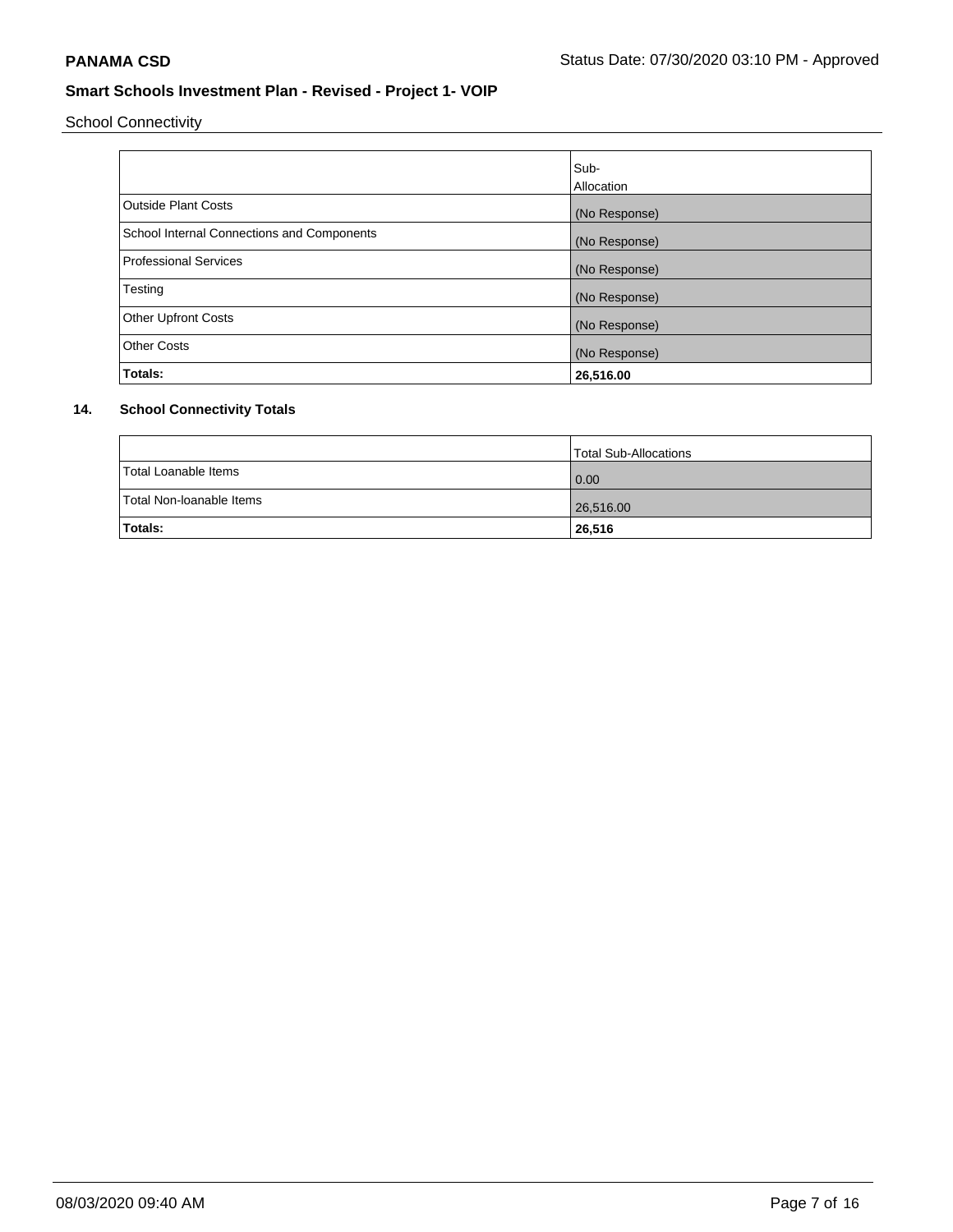Community Connectivity (Broadband and Wireless)

**1. Describe how you intend to use Smart Schools Bond Act funds for high-speed broadband and/or wireless connectivity projects in the community.**

(No Response)

**2. Please describe how the proposed project(s) will promote student achievement and increase student and/or staff access to the Internet in a manner that enhances student learning and/or instruction outside of the school day and/or school building.**

(No Response)

**3. Community connectivity projects must comply with all the necessary local building codes and regulations (building and related permits are not required prior to plan submission).**

 $\Box$  I certify that we will comply with all the necessary local building codes and regulations.

**4. Please describe the physical location of the proposed investment.**

(No Response)

**5. Please provide the initial list of partners participating in the Community Connectivity Broadband Project, along with their Federal Tax Identification (Employer Identification) number.**

| <b>Project Partners</b> | l Federal ID # |
|-------------------------|----------------|
| (No Response)           | (No Response)  |

**6. Please detail the type, quantity, per unit cost and total cost of the eligible items under each sub-category.**

| Select the allowable expenditure | Item to be purchased | Quantity      | Cost per Item | <b>Total Cost</b> |
|----------------------------------|----------------------|---------------|---------------|-------------------|
| type.                            |                      |               |               |                   |
| Repeat to add another item under |                      |               |               |                   |
| each type.                       |                      |               |               |                   |
| (No Response)                    | (No Response)        | (No Response) | (No Response) | 0.00              |
|                                  |                      | o             | 0.00          |                   |

**7. If you are submitting an allocation for Community Connectivity, complete this table.**

**Note that the calculated Total at the bottom of the table must equal the Total allocation for this category that you entered in the SSIP Overview overall budget.**

|                                    | Sub-Allocation |
|------------------------------------|----------------|
| Network/Access Costs               | (No Response)  |
| Outside Plant Costs                | (No Response)  |
| <b>Tower Costs</b>                 | (No Response)  |
| <b>Customer Premises Equipment</b> | (No Response)  |
| <b>Professional Services</b>       | (No Response)  |
| Testing                            | (No Response)  |
| <b>Other Upfront Costs</b>         | (No Response)  |
| <b>Other Costs</b>                 | (No Response)  |
| Totals:                            | 0.00           |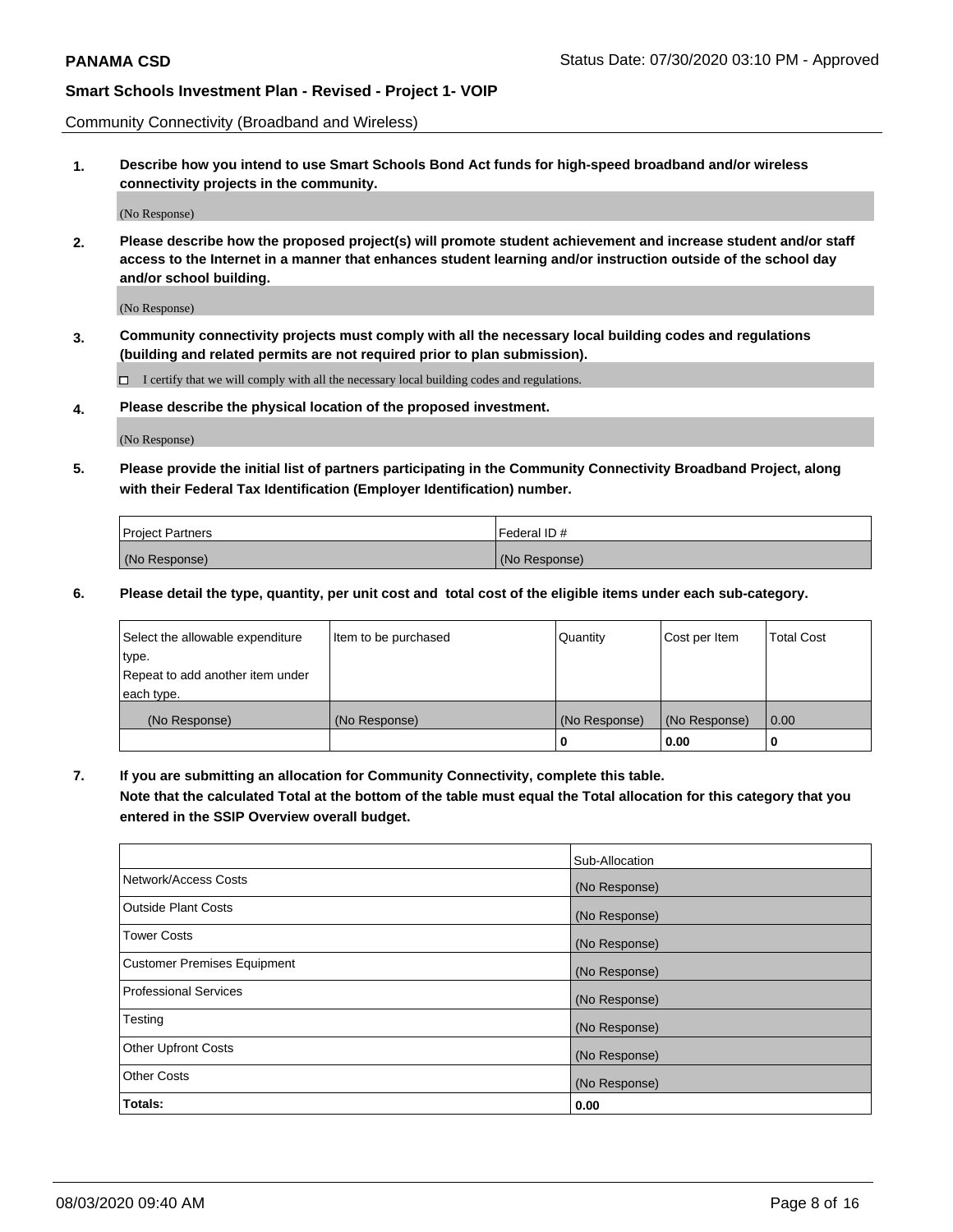## Classroom Learning Technology

**1. In order for students and faculty to receive the maximum benefit from the technology made available under the Smart Schools Bond Act, their school buildings must possess sufficient connectivity infrastructure to ensure that devices can be used during the school day. Smart Schools Investment Plans must demonstrate that sufficient infrastructure that meets the Federal Communications Commission's 100 Mbps per 1,000 students standard currently exists in the buildings where new devices will be deployed, or is a planned use of a portion of Smart Schools Bond Act funds, or is under development through another funding source. Smart Schools Bond Act funds used for technology infrastructure or classroom technology investments must increase the number of school buildings that meet or exceed the minimum speed standard of 100 Mbps per 1,000 students and staff within 12 months. This standard may be met on either a contracted 24/7 firm service or a**

**"burstable" capability. If the standard is met under the burstable criteria, it must be:**

**1. Specifically codified in a service contract with a provider, and**

**2. Guaranteed to be available to all students and devices as needed, particularly during periods of high demand, such as computer-based testing (CBT) periods.**

**Please describe how your district already meets or is planning to meet this standard within 12 months of plan submission.**

(No Response)

- **1a. If a district believes that it will be impossible to meet this standard within 12 months, it may apply for a waiver of this requirement, as described on the Smart Schools website. The waiver must be filed and approved by SED prior to submitting this survey.**
	- By checking this box, you are certifying that the school district has an approved waiver of this requirement on file with the New York State Education Department.
- **2. Connectivity Speed Calculator (Required). If the district currently meets the required speed, enter "Currently Met" in the last box: Expected Date When Required Speed Will be Met.**

|                  | l Number of     | Required Speed | Current Speed in | <b>Expected Speed</b> | <b>Expected Date</b>                |
|------------------|-----------------|----------------|------------------|-----------------------|-------------------------------------|
|                  | <b>Students</b> | l in Mbps      | l Mbps           | to be Attained        | When Required                       |
|                  |                 |                |                  |                       | Within 12 Months  Speed Will be Met |
| Calculated Speed | (No Response)   | 0.00           | (No Response)    | l (No Response)       | (No Response)                       |

**3. If the district wishes to have students and staff access the Internet from wireless devices within the school building, or in close proximity to it, it must first ensure that it has a robust Wi-Fi network in place that has sufficient bandwidth to meet user demand.**

**Please describe how you have quantified this demand and how you plan to meet this demand.**

(No Response)

**4. All New York State public school districts are required to complete and submit an Instructional Technology Plan survey to the New York State Education Department in compliance with Section 753 of the Education Law and per Part 100.12 of the Commissioner's Regulations.**

**Districts that include educational technology purchases as part of their Smart Schools Investment Plan must have a submitted and approved Instructional Technology Plan survey on file with the New York State Education Department.**

- By checking this box, you are certifying that the school district has an approved Instructional Technology Plan survey on file with the New York State Education Department.
- **5. Describe the devices you intend to purchase and their compatibility with existing or planned platforms or systems. Specifically address the adequacy of each facility's electrical, HVAC and other infrastructure necessary to install and support the operation of the planned technology.**

(No Response)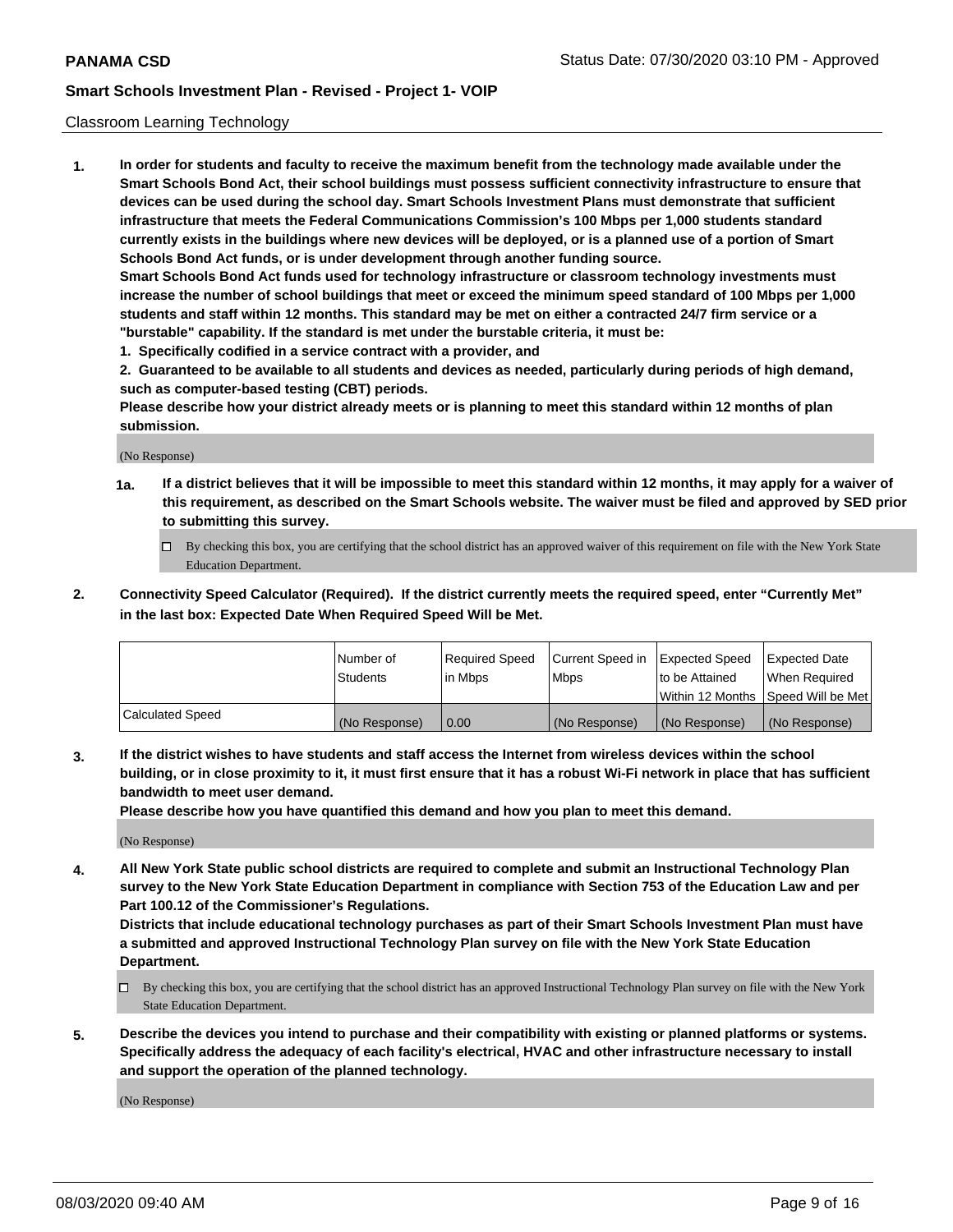### Classroom Learning Technology

- **6. Describe how the proposed technology purchases will:**
	- **> enhance differentiated instruction;**
	- **> expand student learning inside and outside the classroom;**
	- **> benefit students with disabilities and English language learners; and**
	- **> contribute to the reduction of other learning gaps that have been identified within the district.**

**The expectation is that districts will place a priority on addressing the needs of students who struggle to succeed in a rigorous curriculum. Responses in this section should specifically address this concern and align with the district's Instructional Technology Plan (in particular Question 2 of E. Curriculum and Instruction: "Does the district's instructional technology plan address the needs of students with disabilities to ensure equitable access to instruction, materials and assessments?" and Question 3 of the same section: "Does the district's instructional technology plan address the provision of assistive technology specifically for students with disabilities to ensure access to and participation in the general curriculum?")**

**In addition, describe how the district ensures equitable access to instruction, materials and assessments and participation in the general curriculum for both SWD and English Language Learners/Multilingual Learners (ELL/MLL) students.**

(No Response)

**7. Where appropriate, describe how the proposed technology purchases will enhance ongoing communication with parents and other stakeholders and help the district facilitate technology-based regional partnerships, including distance learning and other efforts.**

(No Response)

**8. Describe the district's plan to provide professional development to ensure that administrators, teachers and staff can employ the technology purchased to enhance instruction successfully.**

**Note: This response should be aligned and expanded upon in accordance with your district's response to Question 1 of F. Professional Development of your Instructional Technology Plan: "Please provide a summary of professional development offered to teachers and staff, for the time period covered by this plan, to support technology to enhance teaching and learning. Please include topics, audience and method of delivery within your summary."**

(No Response)

- **9. Districts must contact one of the SUNY/CUNY teacher preparation programs listed on the document on the left side of the page that supplies the largest number of the district's new teachers to request advice on innovative uses and best practices at the intersection of pedagogy and educational technology.**
	- By checking this box, you certify that you have contacted the SUNY/CUNY teacher preparation program that supplies the largest number of your new teachers to request advice on these issues.
	- **9a. Please enter the name of the SUNY or CUNY Institution that you contacted.**

(No Response)

**9b. Enter the primary Institution phone number.**

(No Response)

**9c. Enter the name of the contact person with whom you consulted and/or will be collaborating with on innovative uses of technology and best practices.**

(No Response)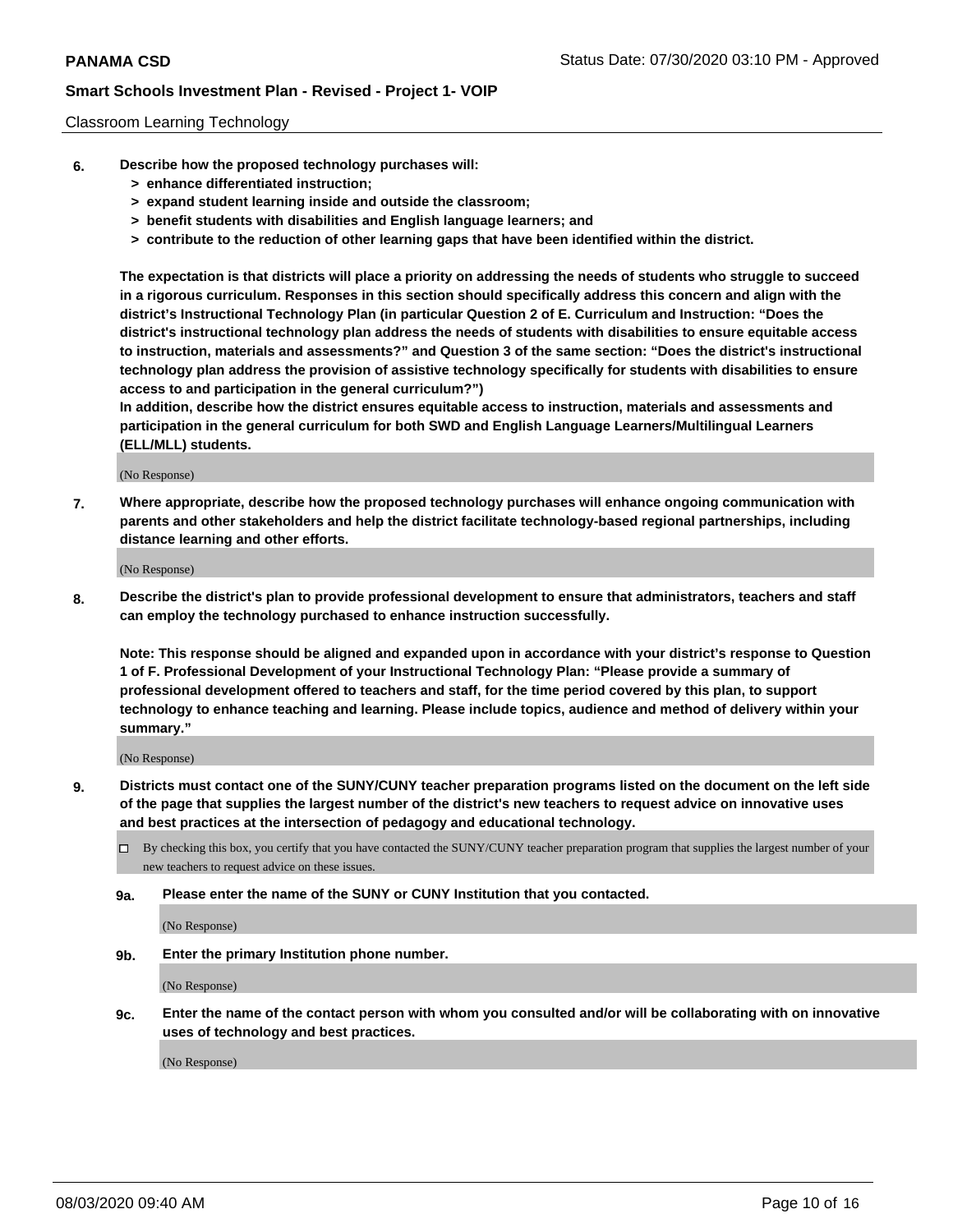### Classroom Learning Technology

**10. To ensure the sustainability of technology purchases made with Smart Schools funds, districts must demonstrate a long-term plan to maintain and replace technology purchases supported by Smart Schools Bond Act funds. This sustainability plan shall demonstrate a district's capacity to support recurring costs of use that are ineligible for Smart Schools Bond Act funding such as device maintenance, technical support, Internet and wireless fees, maintenance of hotspots, staff professional development, building maintenance and the replacement of incidental items. Further, such a sustainability plan shall include a long-term plan for the replacement of purchased devices and equipment at the end of their useful life with other funding sources.**

 $\Box$  By checking this box, you certify that the district has a sustainability plan as described above.

**11. Districts must ensure that devices purchased with Smart Schools Bond funds will be distributed, prepared for use, maintained and supported appropriately. Districts must maintain detailed device inventories in accordance with generally accepted accounting principles.**

By checking this box, you certify that the district has a distribution and inventory management plan and system in place.

### **12. Please detail the type, quantity, per unit cost and total cost of the eligible items under each sub-category.**

| Select the allowable expenditure<br>type.<br>Repeat to add another item under | Item to be Purchased | Quantity      | Cost per Item | <b>Total Cost</b> |
|-------------------------------------------------------------------------------|----------------------|---------------|---------------|-------------------|
| each type.<br>(No Response)                                                   | (No Response)        | (No Response) | (No Response) | 0.00              |
|                                                                               |                      | 0             | 0.00          |                   |

### **13. Final 2014-15 BEDS Enrollment to calculate Nonpublic Sharing Requirement (no changes allowed.)**

|            | <b>Public Enrollment</b> | Nonpublic Enrollment | <b>Total Enrollment</b> | Nonpublic<br>l Percentage |
|------------|--------------------------|----------------------|-------------------------|---------------------------|
| Enrollment | 495                      |                      | 495.00                  | 0.00                      |

## **14. If you are submitting an allocation for Classroom Learning Technology complete this table.**

|                         | Public School Sub-Allocation | <b>Estimated Nonpublic Loan</b><br>Amount<br>(Based on Percentage Above) | Estimated Total Public and<br>Nonpublic Sub-Allocation |
|-------------------------|------------------------------|--------------------------------------------------------------------------|--------------------------------------------------------|
| Interactive Whiteboards | (No Response)                | 0.00                                                                     | 0.00                                                   |
| Computer Servers        | (No Response)                | 0.00                                                                     | 0.00                                                   |
| Desktop Computers       | (No Response)                | 0.00                                                                     | 0.00                                                   |
| <b>Laptop Computers</b> | (No Response)                | 0.00                                                                     | 0.00                                                   |
| <b>Tablet Computers</b> | (No Response)                | 0.00                                                                     | 0.00                                                   |
| Other Costs             | (No Response)                | 0.00                                                                     | 0.00                                                   |
| Totals:                 | 0.00                         | 0                                                                        | 0                                                      |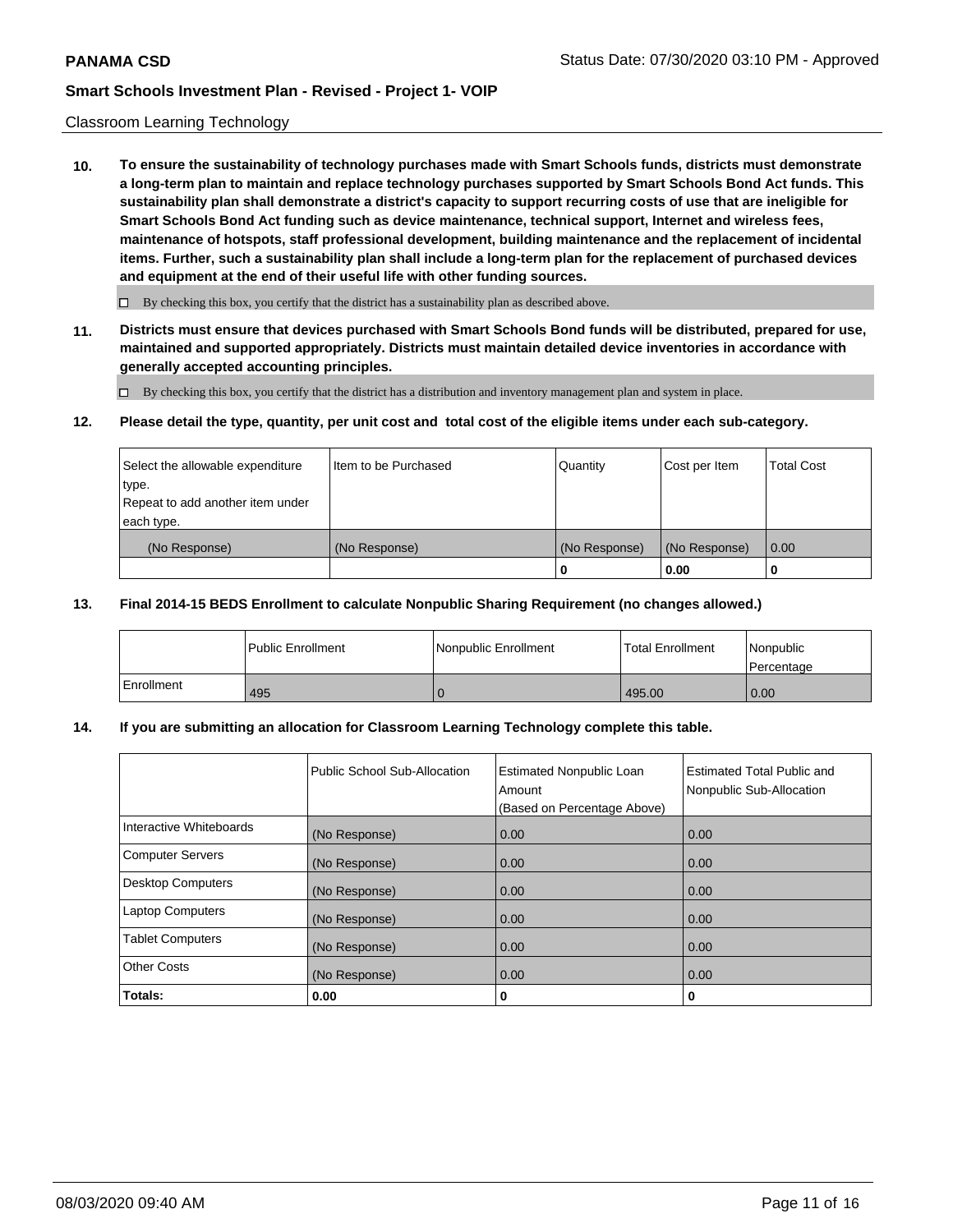### Pre-Kindergarten Classrooms

**1. Provide information regarding how and where the district is currently serving pre-kindergarten students and justify the need for additional space with enrollment projections over 3 years.**

(No Response)

- **2. Describe the district's plan to construct, enhance or modernize education facilities to accommodate prekindergarten programs. Such plans must include:**
	- **Specific descriptions of what the district intends to do to each space;**
	- **An affirmation that new pre-kindergarten classrooms will contain a minimum of 900 square feet per classroom;**
	- **The number of classrooms involved;**
	- **The approximate construction costs per classroom; and**
	- **Confirmation that the space is district-owned or has a long-term lease that exceeds the probable useful life of the improvements.**

(No Response)

**3. Smart Schools Bond Act funds may only be used for capital construction costs. Describe the type and amount of additional funds that will be required to support ineligible ongoing costs (e.g. instruction, supplies) associated with any additional pre-kindergarten classrooms that the district plans to add.**

(No Response)

**4. All plans and specifications for the erection, repair, enlargement or remodeling of school buildings in any public school district in the State must be reviewed and approved by the Commissioner. Districts that plan capital projects using their Smart Schools Bond Act funds will undergo a Preliminary Review Process by the Office of Facilities Planning.**

**Please indicate on a separate row each project number given to you by the Office of Facilities Planning.**

| Project Number |  |
|----------------|--|
| (No Response)  |  |
|                |  |

**5. Please detail the type, quantity, per unit cost and total cost of the eligible items under each sub-category.**

| Select the allowable expenditure | Item to be purchased | Quantity      | Cost per Item | <b>Total Cost</b> |
|----------------------------------|----------------------|---------------|---------------|-------------------|
| type.                            |                      |               |               |                   |
| Repeat to add another item under |                      |               |               |                   |
| each type.                       |                      |               |               |                   |
| (No Response)                    | (No Response)        | (No Response) | (No Response) | 0.00              |
|                                  |                      | U             | 0.00          |                   |

**6. If you have made an allocation for Pre-Kindergarten Classrooms, complete this table. Note that the calculated Total at the bottom of the table must equal the Total allocation for this category that you entered in the SSIP Overview overall budget.**

| Totals:                                  | 0.00           |
|------------------------------------------|----------------|
| <b>Other Costs</b>                       | (No Response)  |
| Enhance/Modernize Educational Facilities | (No Response)  |
| Construct Pre-K Classrooms               | (No Response)  |
|                                          | Sub-Allocation |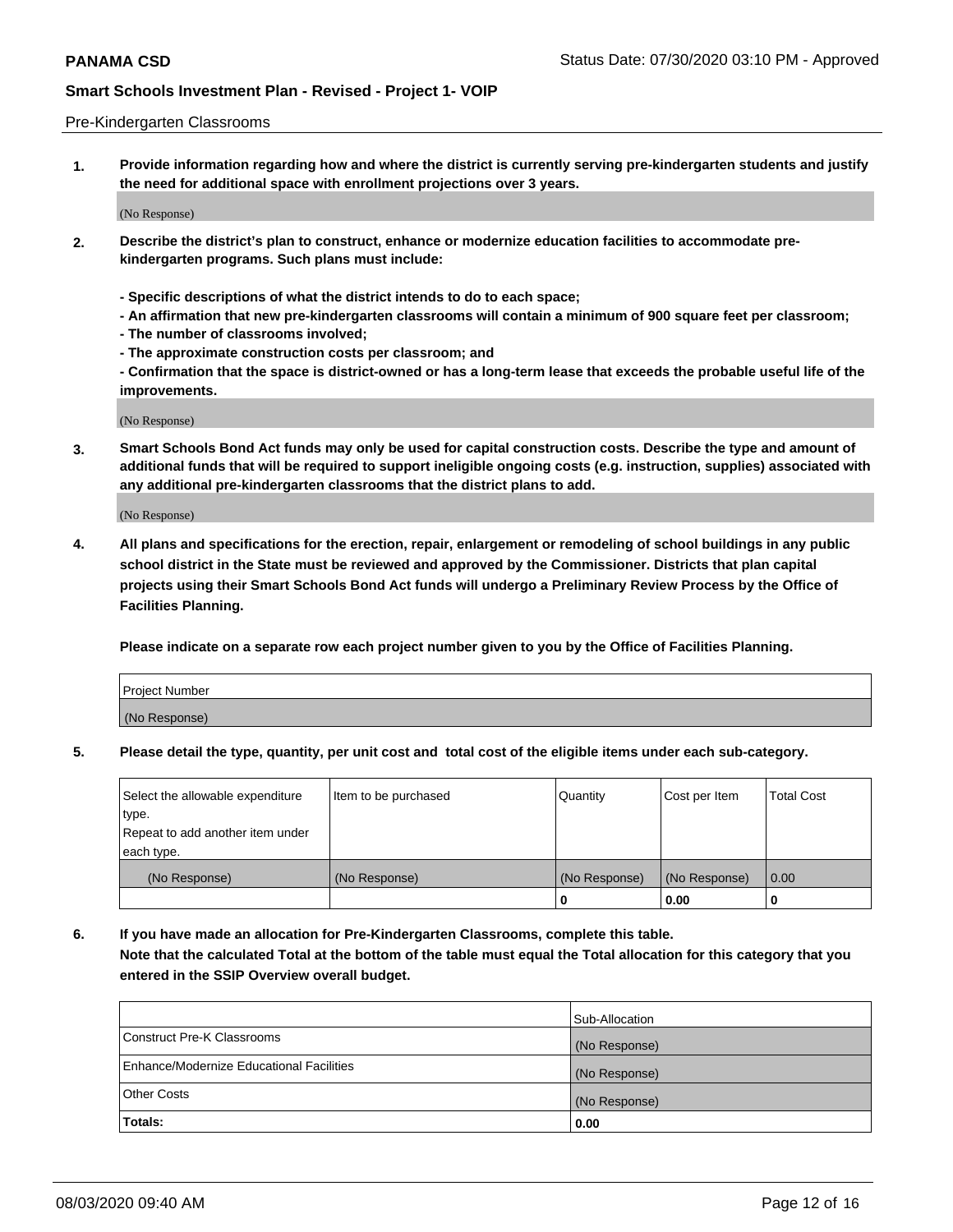Replace Transportable Classrooms

**1. Describe the district's plan to construct, enhance or modernize education facilities to provide high-quality instructional space by replacing transportable classrooms.**

(No Response)

**2. All plans and specifications for the erection, repair, enlargement or remodeling of school buildings in any public school district in the State must be reviewed and approved by the Commissioner. Districts that plan capital projects using their Smart Schools Bond Act funds will undergo a Preliminary Review Process by the Office of Facilities Planning.**

**Please indicate on a separate row each project number given to you by the Office of Facilities Planning.**

| Project Number |  |
|----------------|--|
|                |  |
|                |  |
|                |  |
| (No Response)  |  |
|                |  |
|                |  |

**3. For large projects that seek to blend Smart Schools Bond Act dollars with other funds, please note that Smart Schools Bond Act funds can be allocated on a pro rata basis depending on the number of new classrooms built that directly replace transportable classroom units.**

**If a district seeks to blend Smart Schools Bond Act dollars with other funds describe below what other funds are being used and what portion of the money will be Smart Schools Bond Act funds.**

(No Response)

**4. Please detail the type, quantity, per unit cost and total cost of the eligible items under each sub-category.**

| Select the allowable expenditure | Item to be purchased | Quantity      | Cost per Item | Total Cost |
|----------------------------------|----------------------|---------------|---------------|------------|
| ∣type.                           |                      |               |               |            |
| Repeat to add another item under |                      |               |               |            |
| each type.                       |                      |               |               |            |
| (No Response)                    | (No Response)        | (No Response) | (No Response) | 0.00       |
|                                  |                      | u             | 0.00          |            |

**5. If you have made an allocation for Replace Transportable Classrooms, complete this table. Note that the calculated Total at the bottom of the table must equal the Total allocation for this category that you entered in the SSIP Overview overall budget.**

|                                                | Sub-Allocation |
|------------------------------------------------|----------------|
| Construct New Instructional Space              | (No Response)  |
| Enhance/Modernize Existing Instructional Space | (No Response)  |
| Other Costs                                    | (No Response)  |
| Totals:                                        | 0.00           |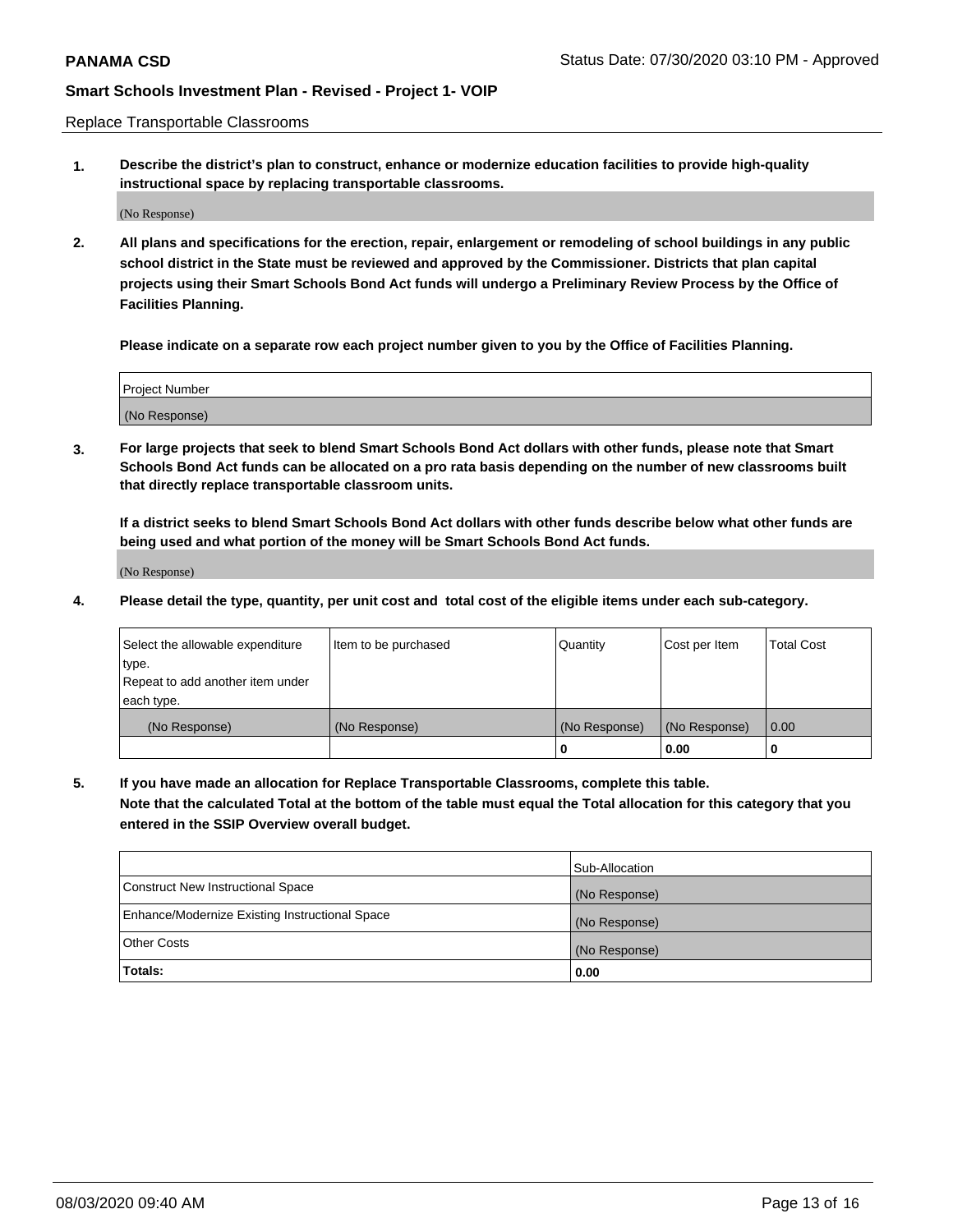### High-Tech Security Features

## **1. Describe how you intend to use Smart Schools Bond Act funds to install high-tech security features in school buildings and on school campuses.**

Panama Central School District installed a hybrid VOIP/Analog phone system in 2008. The offices, conference rooms and new classrooms part of a capital project were all installed with VOIP phones but existing classrooms were still only connected with analog phones.Throughout the past decade we have had multiple issues with running a VOIP phone system along with the analog system. Users have dealt with dropped calls, complete outages as well as simple blackout outages during a phone call. Each of these issues present security issues so with funding from theSmart School Bond Act, Panama plans to upgrade this decade old system with a new VOIP system throughout all classrooms, offices and commons spaces in the building. Each of the new devices in the classroom will be able to be used as a security notification device. Security messages can be sent to the display of each VOIP phone in the building as well as mobile devices. The system itself will provide a more stable and secure system to rely on in case of emergencies.

This VOIP system is also expandable for the future. After this project is complete, Panama will apply for more Smart Schools funds in order to purchase IP speakers and clocks to work in conjunction with the VOIP system.

**2. All plans and specifications for the erection, repair, enlargement or remodeling of school buildings in any public school district in the State must be reviewed and approved by the Commissioner. Smart Schools plans with any expenditures in the High-Tech Security category require a project number from the Office of Facilities Planning. Districts must submit an SSBA LOI and receive project numbers prior to submitting the SSIP. As indicated on the LOI, some projects may be eligible for a streamlined review and will not require a building permit. Please indicate on a separate row each project number given to you by the Office of Facilities Planning.**

### Project Number

06-16-01-04-7-999-BA1

### **3. Was your project deemed eligible for streamlined Review?**

- Yes  $\square$  No
- **3a. Districts with streamlined projects must certify that they have reviewed all installations with their licensed architect or engineer of record, and provide that person's name and license number. The licensed professional must review the products and proposed method of installation prior to implementation and review the work during and after completion in order to affirm that the work was code-compliant, if requested.**

By checking this box, you certify that the district has reviewed all installations with a licensed architect or engineer of record.

**4. Include the name and license number of the architect or engineer of record.**

| Name           | License Number |
|----------------|----------------|
| David A Walter | 232261         |

### **5. Please detail the type, quantity, per unit cost and total cost of the eligible items under each sub-category.**

| Select the allowable expenditure<br>type.<br>Repeat to add another item under<br>each type. | Item to be purchased                                            | Quantity | Cost per Item | <b>Total Cost</b> |
|---------------------------------------------------------------------------------------------|-----------------------------------------------------------------|----------|---------------|-------------------|
| <b>Electronic Security System</b>                                                           | Cisco Business Edition 6000H (M5)<br>Appliance, Export Restr SW | 2        | 11,092.00     | 22,184.00         |
| <b>Electronic Security System</b>                                                           | SNTC-8X5XNBD Cisco Business<br>Edition 6000H (M5) Applia        | 2        | 254.72        | 509.44            |
| <b>Electronic Security System</b>                                                           | Cisco ISR 4331 UC Bundle, PVDM4-<br>32, UC License, CUBEE10     |          | 2.742.68      | 2,742.68          |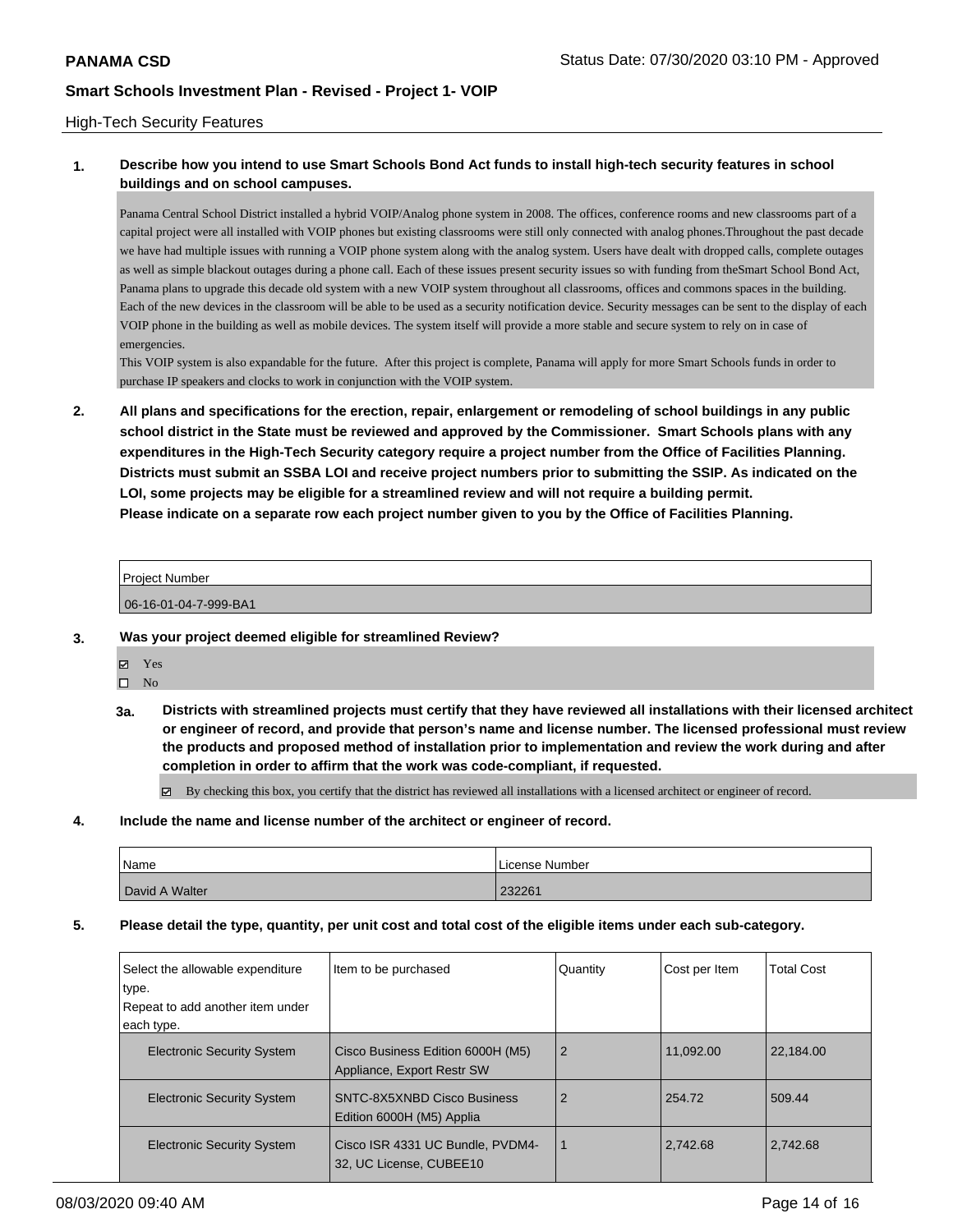High-Tech Security Features

| Select the allowable expenditure<br>type.      | Item to be purchased                                                   | Quantity       | Cost per Item | <b>Total Cost</b> |
|------------------------------------------------|------------------------------------------------------------------------|----------------|---------------|-------------------|
| Repeat to add another item under<br>each type. |                                                                        |                |               |                   |
| <b>Electronic Security System</b>              | SNTC-24X7X4 Cisco ISR 4331 UC<br>Bundle, PVDM4-32, UC L                | 1              | 709.27        | 709.27            |
| <b>Electronic Security System</b>              | 1 port Multiflex Trunk Voice/Clear-<br>channel Data T1/E1 Module       | 1              | 672.10        | 672.10            |
| <b>Electronic Security System</b>              | 32-channel DSP module                                                  | 1              | 799.00        | 799.00            |
| <b>Electronic Security System</b>              | 2-Port FXS/FXS-E/DID and 4-Port<br><b>FXO Network Interface Module</b> | 1              | 658.00        | 658.00            |
| <b>Electronic Security System</b>              | Cisco ISR 4321 Bundle, w/UC License,<br>CUBE-10                        | 1              | 1,701.40      | 1,701.40          |
| <b>Electronic Security System</b>              | SNTC-24X7X4 Cisco ISR 4321 UC<br>Bundle, PVDM4-32, UC L                | 1              | 442.94        | 442.94            |
| <b>Electronic Security System</b>              | 2-Port FXS/FXS-E/DID and 4-Port<br><b>FXO Network Interface Module</b> | 1              | 658.00        | 658.00            |
| <b>Electronic Security System</b>              | Cisco IP Phone 8841                                                    | 114            | 242.05        | 27,593.70         |
| <b>Electronic Security System</b>              | Wall Mount Kit for Cisco IP Phone<br>8800 Series                       | 16             | 40.89         | 654.24            |
| <b>Electronic Security System</b>              | Cisco IP Phone 8851                                                    | 14             | 289.05        | 4,046.70          |
| <b>Electronic Security System</b>              | Cisco 8832 in Charcoal with<br>accessories for North America           | 2              | 749.65        | 1,499.30          |
| <b>Electronic Security System</b>              | SNTC-8X5XNBD Cisco IP Conference<br>Phone 8832 in Char                 | $\overline{2}$ | 59.84         | 119.68            |
| <b>Electronic Security System</b>              | Cisco IP Conference Phone 8832 PoE<br><b>Accessories for Worldwide</b> | 2              | 58.75         | 117.50            |
| <b>Electronic Security System</b>              | Cisco VG202XM Analog Voice<br>Gateway                                  | 1              | 448.85        | 448.85            |
| <b>Electronic Security System</b>              | SNTC-8X5XNBD Cisco VG202XM<br>Analog                                   |                | 43.52         | 43.52             |
| <b>Electronic Security System</b>              | Cisco VG204XM Analog Voice<br>Gateway                                  | 2              | 737.90        | 1,475.80          |
| <b>Electronic Security System</b>              | SNTC-8X5XNBD Cisco VG204 Analog<br>V                                   | 2              | 70.72         | 141.44            |
| <b>Electronic Security System</b>              | Algo 8180 SIP Audio Alerter with Light<br>Indicator                    | 2              | 278.00        | 556.00            |
| <b>Electronic Security System</b>              | 011280 - Cyberdata 011280 Singlewire   5<br>InformaCast Paging Adapter |                | 386.25        | 1,931.25          |
| <b>Electronic Security System</b>              | InformaCast Fusion 50 Fusion Users<br>Subscription                     | 72             | 56.18         | 4,044.96          |
| <b>Electronic Security System</b>              | <b>Cloud Meetings</b>                                                  | 1,536          | 1.50          | 2,304.00          |
| <b>Electronic Security System</b>              | <b>On-Premises Calling</b>                                             | 1,536          | 4.89          | 7,511.04          |